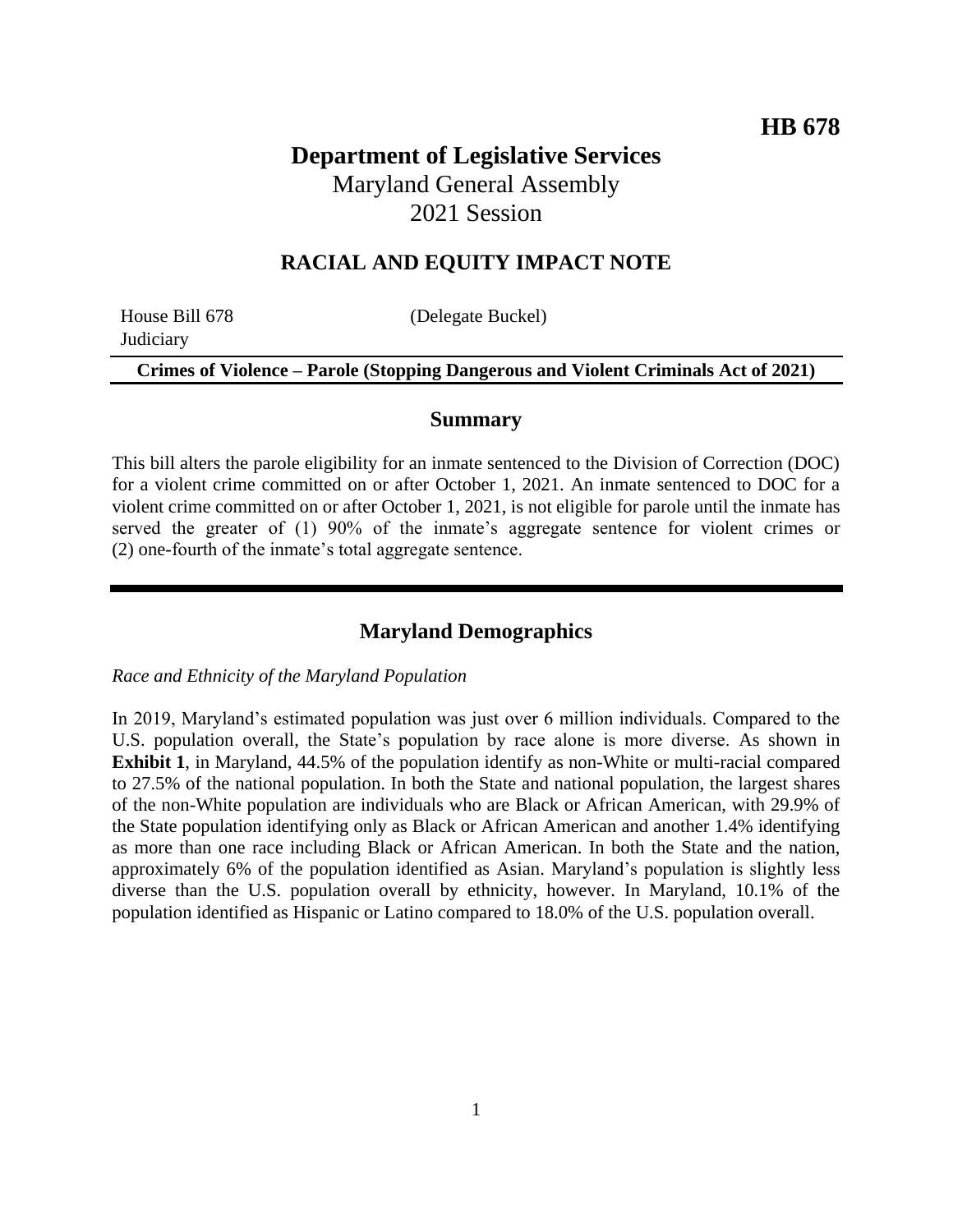

*Average Length of Sentence in Maryland Correctional Facilities*

On July 31, 2019, there were 18,244 individuals incarcerated in Maryland under the jurisdiction of the Department of Public Safety and Correctional Services (DPSCS). Of these, just over 8,700 were serving sentences of at least 10 years and 2,341 were serving life sentences, as shown in **Exhibit 2**, resulting in an average sentence length of 18.5 years.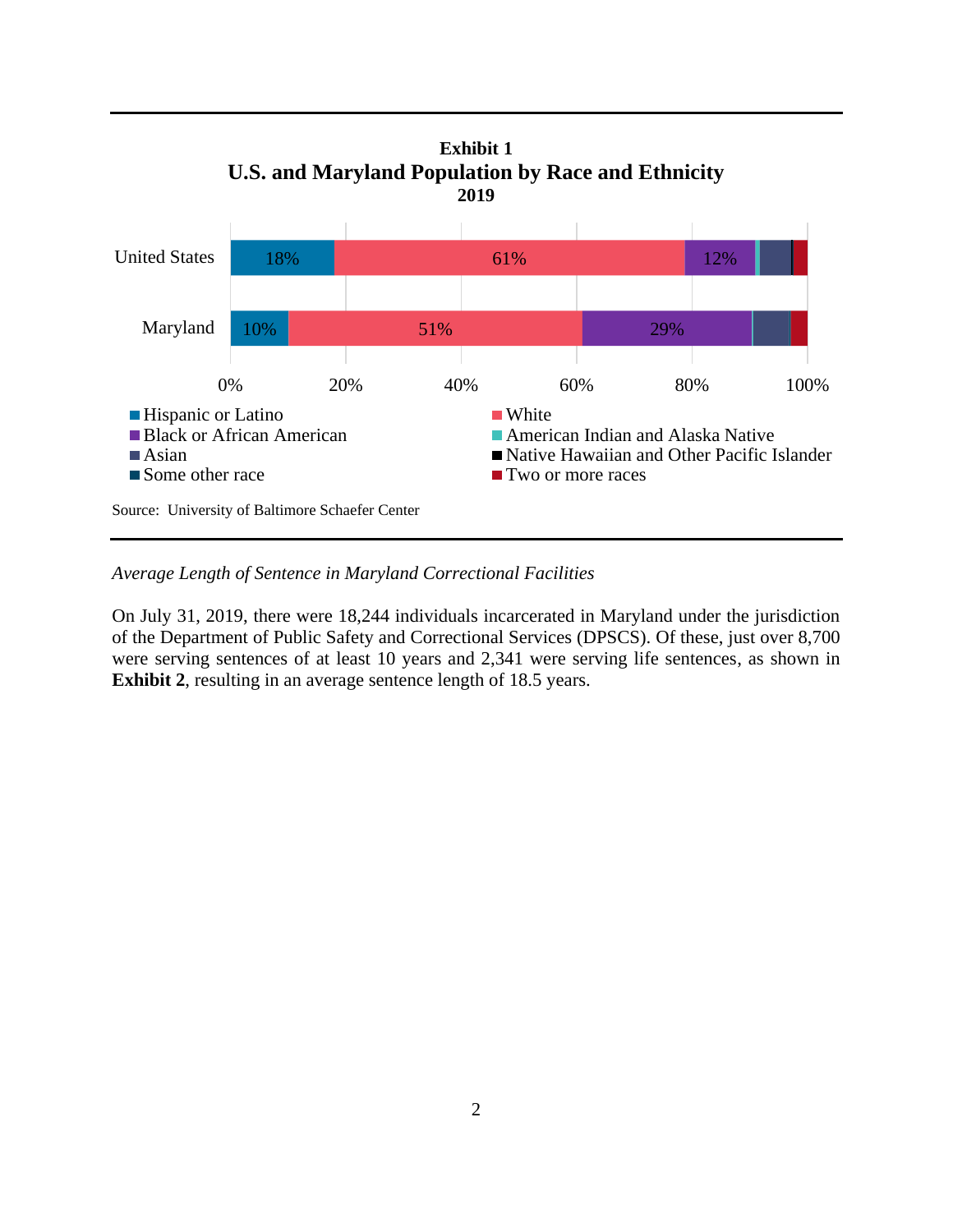

**Exhibit 2 Length of Sentence for Maryland Correctional Population**

Source: University of Baltimore Schaefer Center

*Demographics of Maryland's Correctional Facilities*

A 2019 DPSCS report showed that 71% of convicted individuals in Maryland's correctional facilities are Black, 27% are White, and 2% consist of groups that are neither Black nor White. In Maryland's maximum security facilities, 77% of convicted individuals are Black, 22% are White, and 2% consist of groups that are neither Black nor White. **Exhibit 3** shows the results of the DPSCS report.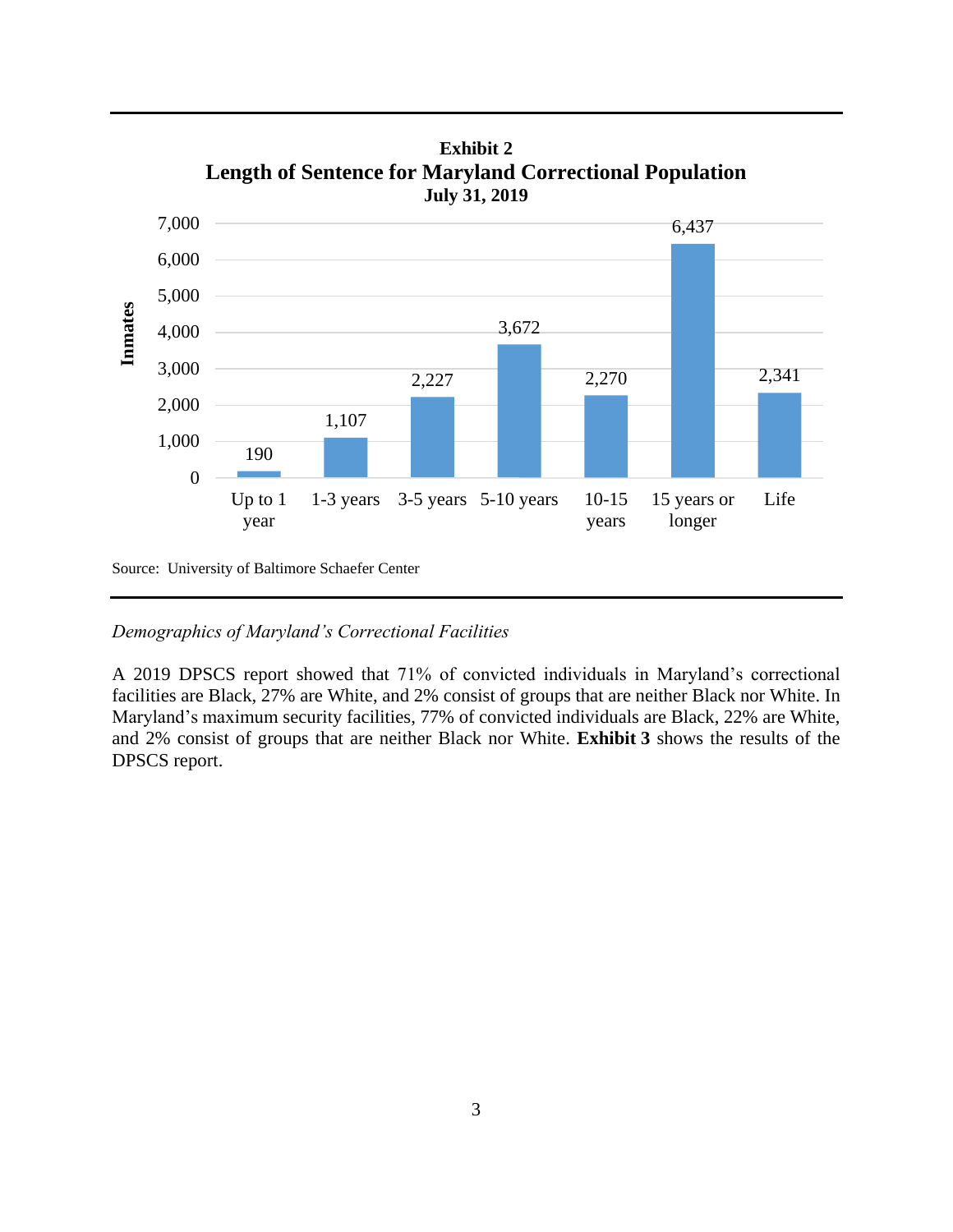

**Exhibit 3 Race of Maryland Correctional Facility Population 2019**

Source: University of Baltimore Schaefer Center; The Sentencing Project; Department of Public Safety and Correctional Services

#### *Violent Crime Offenders in Maryland Correctional Facilities*

There are no data publicly available on the race and ethnicity of individuals currently incarcerated for violent crimes (*i.e.*, murder, rape, robbery, and aggravated assault) in Maryland, but violent crime population data exists. **Exhibit 4** shows the 2019 estimates of violent crime offenders in Maryland's correctional population. Of the 18,244 incarcerated offenders in Maryland, just over 70% were arrested for violent crimes.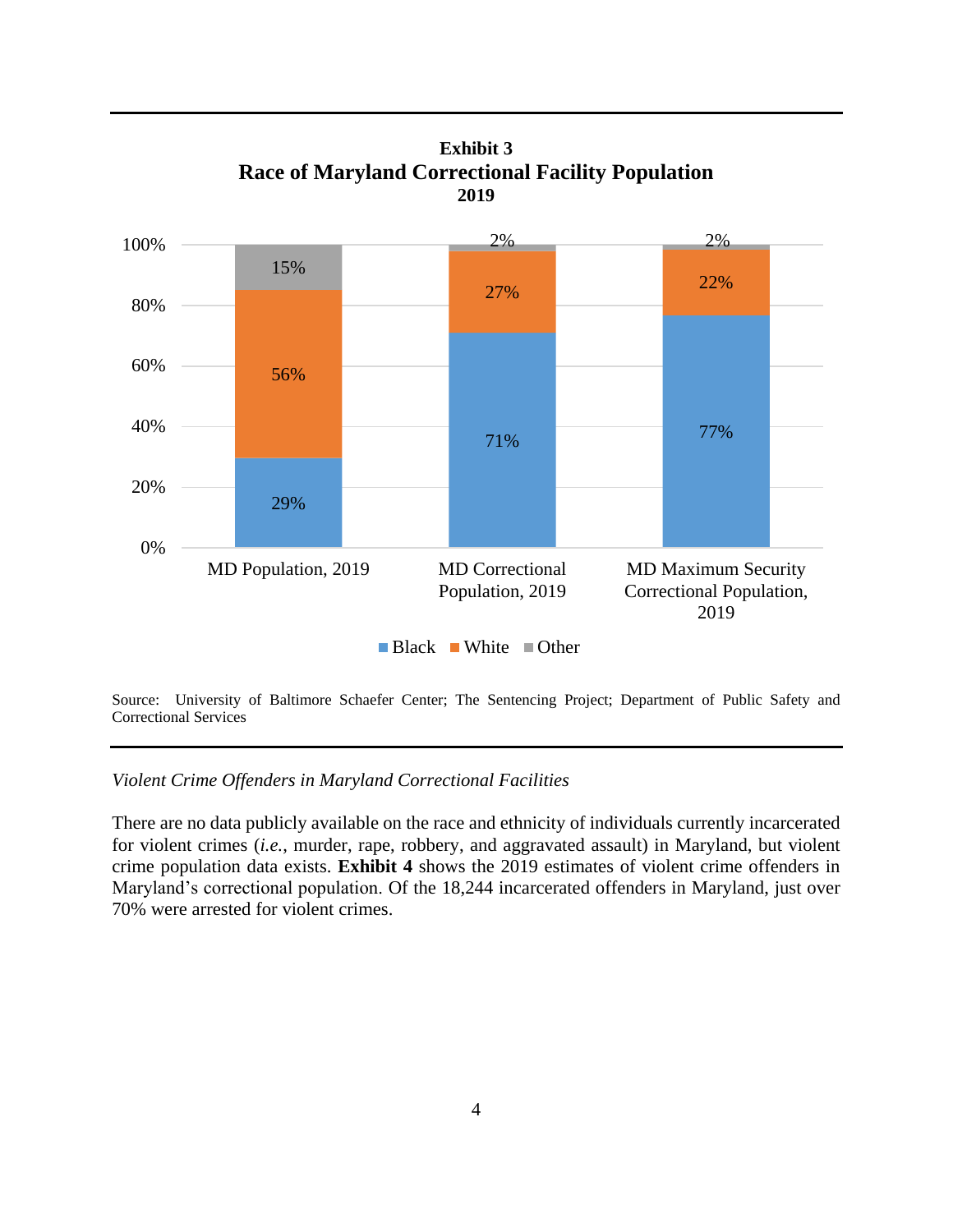

Note: Only the most serious offense is identified for each inmate. Data was only provided for "assault," not aggravated assault.

Source: University of Baltimore Schaefer Center; Maryland Department of Public Safety and Correctional Services (2019)

## **Racial and Equity Impact Statement for House Bill 678**

Given statewide racial and ethnic demographics for the entire population as compared to the racial and ethnic demographics of individuals incarcerated in Maryland's correctional facilities as shown in Exhibits 1 and 3, notable patterns of disproportionality and disparities exist in Maryland's incarceration rates.

As shown in **Exhibit 5**, current data reveal that the disproportionality rate of imprisonment for African Americans or people identified as Black is 2.37. This means that imprisoned African Americans, or individuals identified as Black, are more than twice as likely to be imprisoned relative to the overall proportion of African Americans in the State population. Compared to African Americans, Whites and other non-Black racial groups have disproportionality rates of imprisonment of less than one. Thus, these groups are underrepresented in the correctional population of the State as compared to their proportion in the State population.

Exhibit 5 also shows how racial disparity ratios vary among the different racial groups with respect to Maryland's correctional population. With a disparity ratio of 4.91, African Americans, or individuals identified as Black, are almost five times more likely to be imprisoned than Whites in Maryland.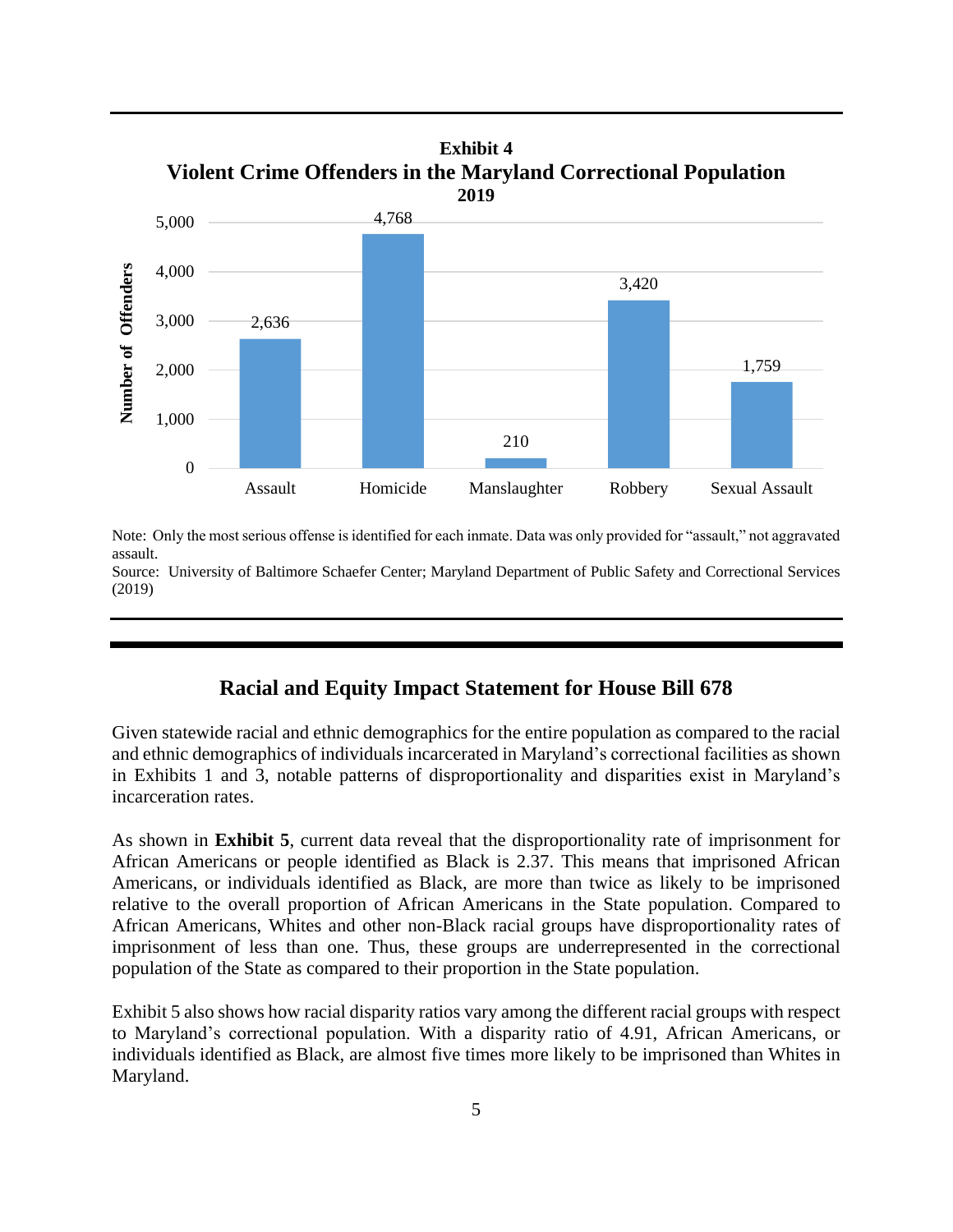

Regarding the population in Maryland's maximum security correctional facilities, which commonly imprison inmates who have committed violent crime, **Exhibit 6** shows that the disproportionality rate of incarcerated African Americans or people identified as Black is 2.56. This means that imprisoned African Americans, or offenders identified as Black, are more than twice as likely to be imprisoned in a maximum security facility relative to the overall proportion of African-Americans in the State population. Whites and other non-Black incarcerated racial groups have disproportionality rates of less than one. Thus, these groups are underrepresented in Maryland's maximum security correctional population as compared to their proportion in the State population.

Exhibit 6 also shows how racial disparity ratios vary among the different racial groups with respect to Maryland's maximum security correctional population. With a disparity ratio of 6.61, African Americans, or individuals identified as Black, are almost seven times more likely to be imprisoned in a maximum security facility than Whites in Maryland. Other non-Black incarcerated racial groups of color, however, are much less likely to be incarcerated in a maximum security correctional facility than Whites.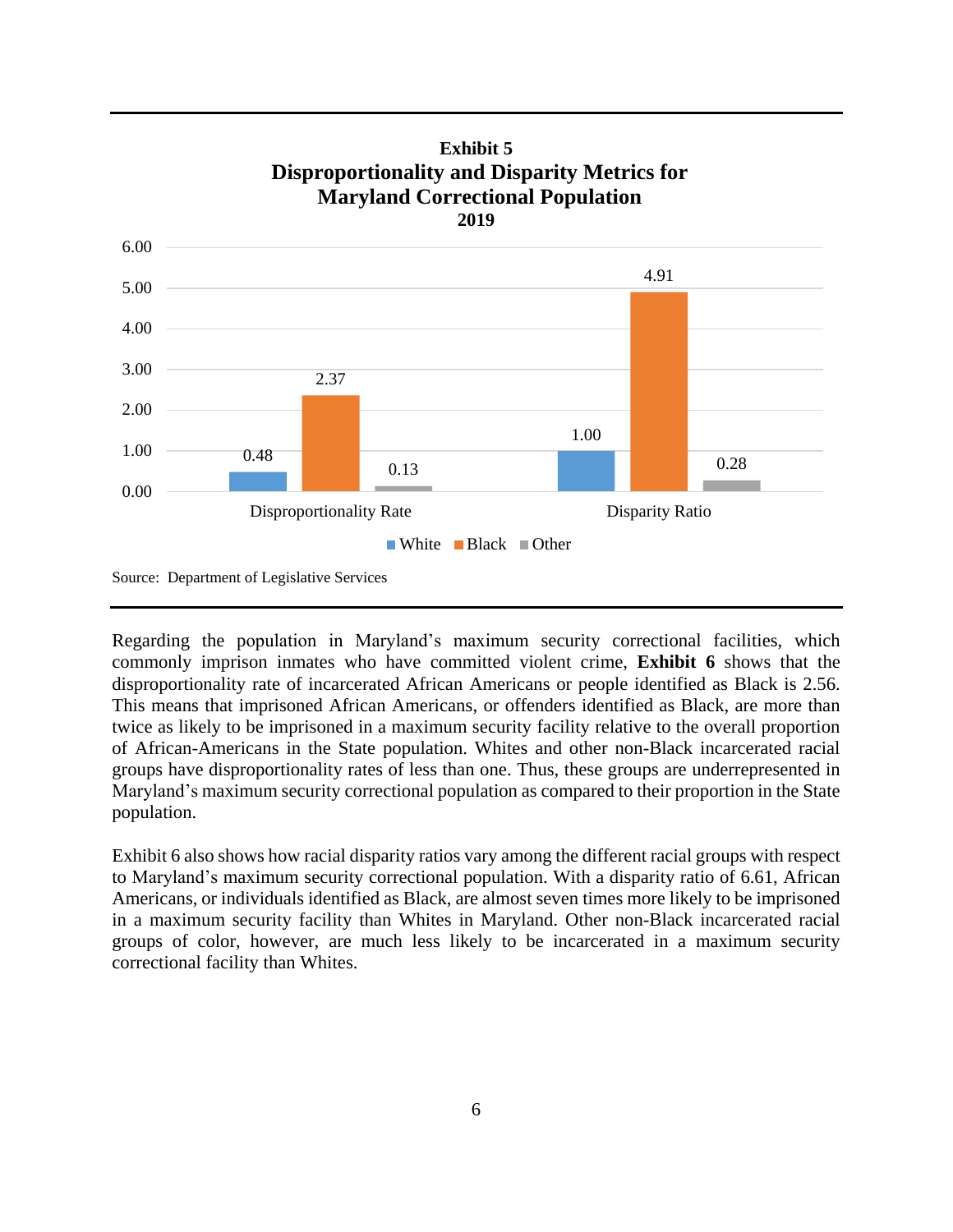

# **Exhibit 6**

# **Conclusion**

In Maryland, racial and ethnic disparities exist throughout the criminal justice system. These disparities are not exclusive to Maryland but are prevalent throughout the American criminal justice system. National and statewide data reveal racial and ethnic disparities in sentence length across various correctional facilities.

Documented data reports that African Americans or persons identified as Black are disproportionately and disparately impacted by imprisonment, more so than any other racial group. The data suggest there is a strong probability that African Americans in Maryland are disproportionately incarcerated for violent crimes. Thus, any decision regarding sentencing or increased length of incarceration will likely have an impact on this particular group in similar proportions.

#### *Methodologies, Assumptions, and Uncertainties*

Although some reports use disparity and disproportionality interchangeably, this racial and equity impact note distinguishes them. Disproportionality is the state of being out of proportion. It compares the proportion of one racial or ethnic group of a target population to the proportion of the *same* racial or ethnic demographic group in the general population. Disparity, however, refers